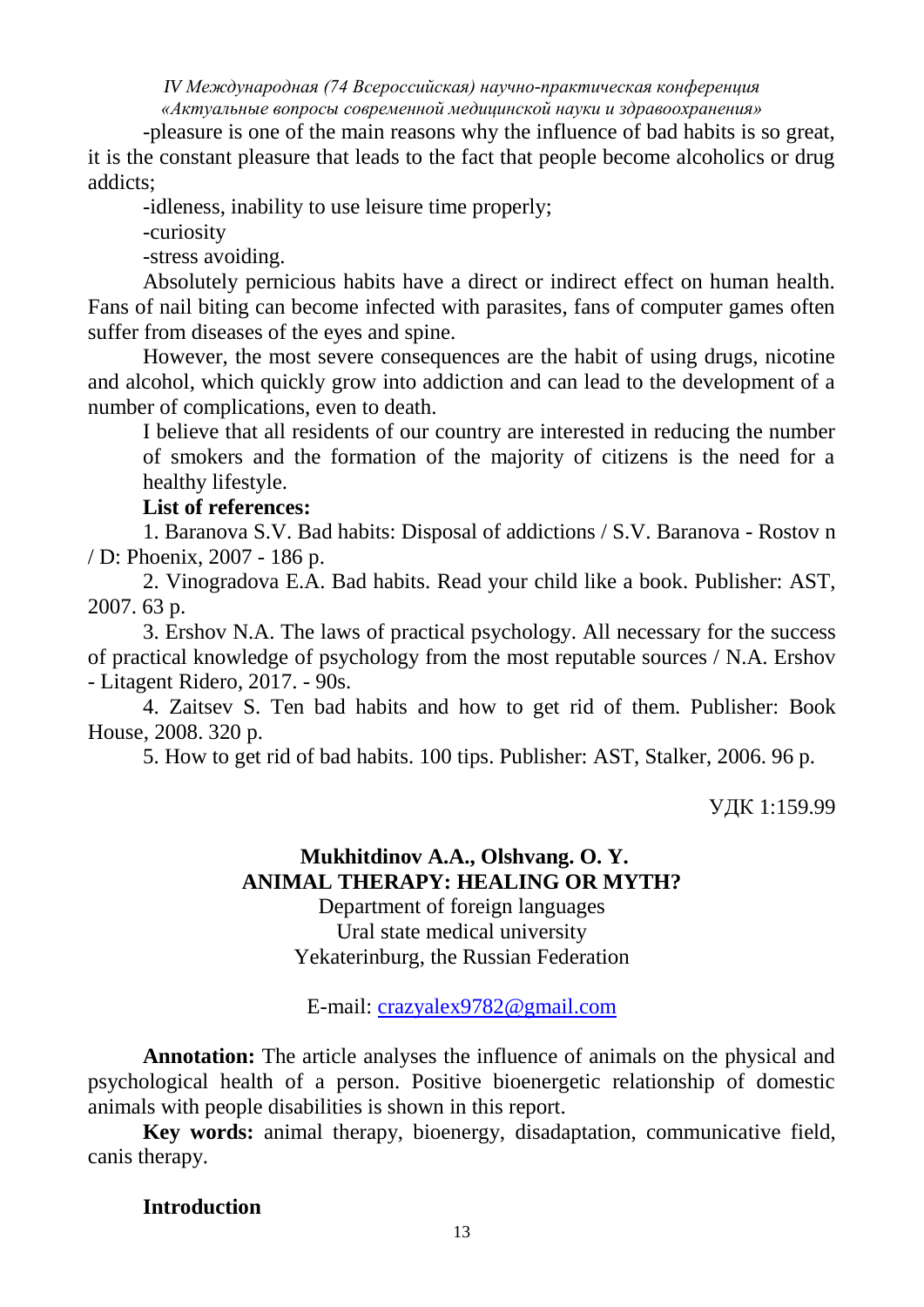Since ancient times people have been keeping pets, whose positive influence on physical and psychological health of people is well - known but hasn't been studied so far. Until nowadays there were numerous references to separate experiments aimed at revealing the positive effects of human - animal communication both in foreign and Russian Federationn literature but very few scientists were engaged in a more serious and long - term exploration of the problem.

What does the word animal therapy mean?

*Animal therapy* derived from the Latin word *animal* which stands for *a living being* and the Greek word *therapeia* meaning *care, treatment*. It means treatment and improvement of a person's health due to the appearance of the bioenergetic connection between a man and an animal. In other words animal therapy is a therapeutic system of treatment which implies that a patient is prescribed to communicate with an animal along with conventional treatment.

The basic principle of animal therapy is simple enough. It's common knowledge that representatives of the mammalian class have the structure of internal organs and systems similar to the corresponding organs and systems of man. In the course of natural biological exchange animals can become a source of energy for our sick organs and systems [4].

The history of animal therapy dates back to ancient times. In ancient Greece people recorded the positive effect of dogs on patients suffering from various diseases. In ancient Egypt cats were believed to cure illnesses. The officially recorded history of animal therapy has appeared quite recently. This method was officially recognized as a separate method of treatment by the medical community only in the second half of the 20th century. Mostly it became possible due to Boris Levinson who experimentally proved the effectiveness of using dogs in therapeutic sessions for children [3].

Practically in all the countries of the world treatment with the help of animals is considered to be effective for certain diseases, both mental and physical. Nowadays there are a lot of universities which carry out investigations of animals' influence on people. Animal therapy became most widespread in the USA and different European countries. However, in Russian Federation people also have an opportunity to apply to animal therapists for help. Therapeutic practice uses not only animals and methods of work with them, but also their "substitutes": pictures, toys, models and symbols. Animal therapy is divided into natural and targeted. Targeted pet therapy involves the use of an animal as part of a program of correction of certain human problems.

**The aim of the research** — to study the possibility of using animals in psycho–diagnostic and psychotherapeutic work of psychologists.

## **Materials and methods of research**

Include the study and analysis of literature on this topic, the method of observation and the method of introspection.

### **Study results and discussion**

Different animals can have a healing effect. Programs of dolphin therapy and hippotherapy are rather widely used at present. Patients who sustained severe injuries and those who suffer from cerebral palsy are taught horse riding under careful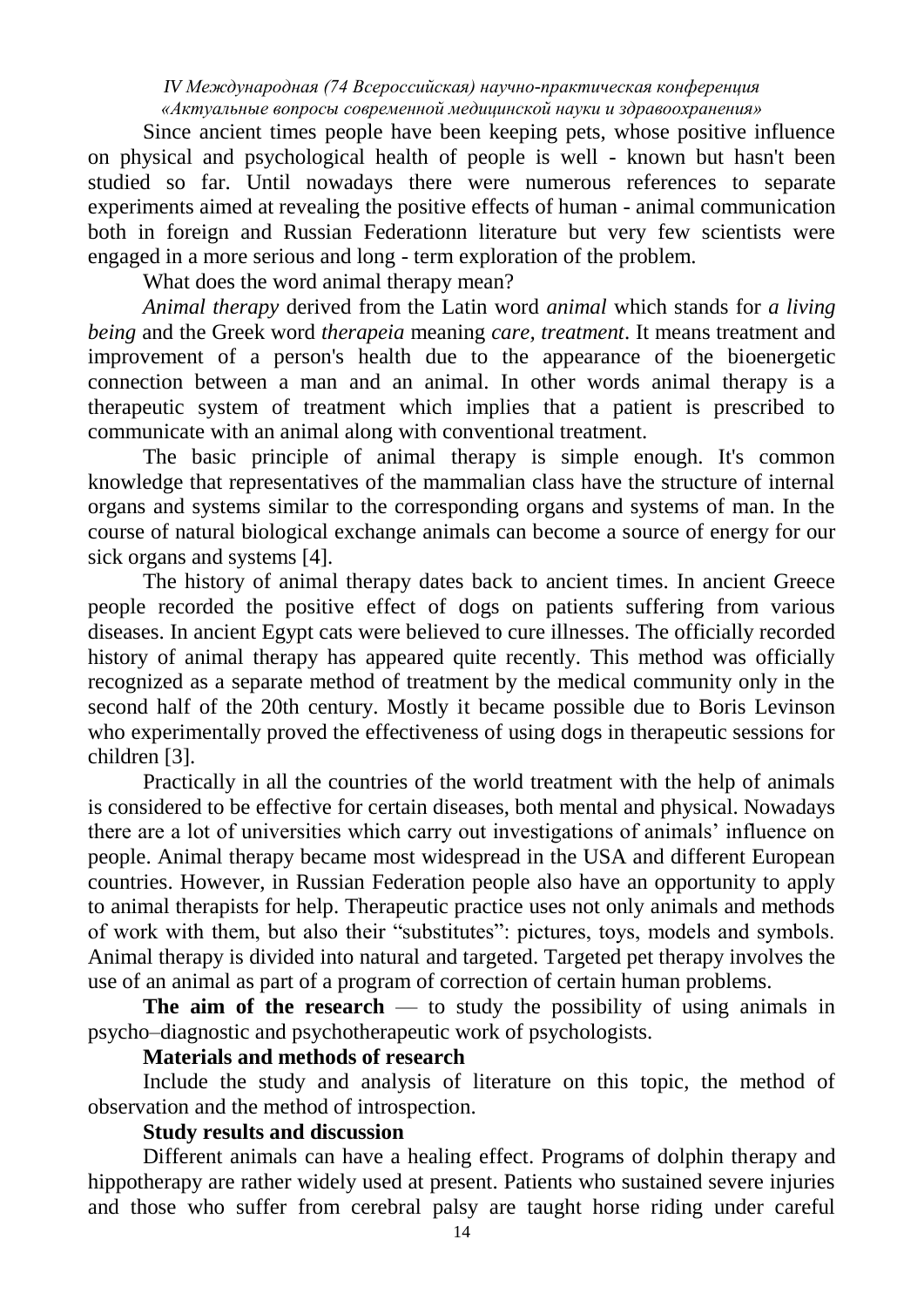supervision for a few months. The rest of the time they are bedridden or confined to a wheelchair, however, while horse riding they get not only an opportunity of a new perspective of life, but also an ability to keep the movements they were deprived of under control. Hippotherapy is the main sphere of activity of the family club for disabled children "Rainbow" (Snezhinsk, Chelyabinsk region) [4].

Here are some facts proving the effectiveness of communication with animals:

1. In Britain, the dog helped his master to emerge from a deep coma. After all the other treatments were useless, the dog was brought to the hospital. And the master responded to the touch of the devotee. [7]

2. There are cases of diagnosing skin cancer by dogs. [8]

3. Specially trained dogs can reveal prostate cancer by the smell of urine. [9]

4. Not long ago only a few dogs could anticipate humans' epileptic seizure and today the UK has already developed special principles of teaching. Dogs are taught in the form of a game to recognize two kinds of attacks (light and heavy) and react differently to them. Accordingly patients know how to act and what to do in this or that situation. One of the women using the assistance of a trained dog comments on the changes that have taken place, "In the past it was epilepsy and a little bit of life, now I have a real life and a little bit of epilepsy". [10]

Psychologists believe that the dog expressing its devotion to the master provides him with absolute and considerable psychological support. Moreover, this support is more important than that of a close relative [5]

Interesting psychological experiments conducted on this account revealed that performance of complicated actions in the presence of some close relations makes it difficult to carry them out, as a person expects immediate evaluation and makes more mistakes and, as a result experiences more stress. The presence of a dog does not disturb or bother a human: on the one hand, the person does not feel anxious that he will be immediately evaluated, on the other hand, for some reason the presence of a dog leads to better results than the same activity in complete isolation.

The thesis that the role of domestic animals in people's life is much more important than the role of relatives and friends can be found in many investigations. A certain communicative field that has greater advantages in comparison with any other interpersonal communication arises between a man and his pet. The investigation conducted in Los Angeles in 1990 revealed that elderly people who have a dog have to visit a doctor less often than their peers who do not have one.

The physician from West Germany Michael Fox is convinced that it is useful for human health to stroke dogs and cats. His special studies showed that a person who stroked a pet had a decreased in frequency pulse, his muscle tension was reduced, the muscle tense relaxed and digestion improved.

1. Other investigations showed that animals affect children's level of neuroticism. Children who have an animal at home cope better with different kinds of stress situations, they adapt to new life conditions easier [7]Their nervous system becomes more stable. The greatest benefit cats and dogs bring to a child at the age of five to eight. Researchers analyzed saliva samples of 138 children to determine the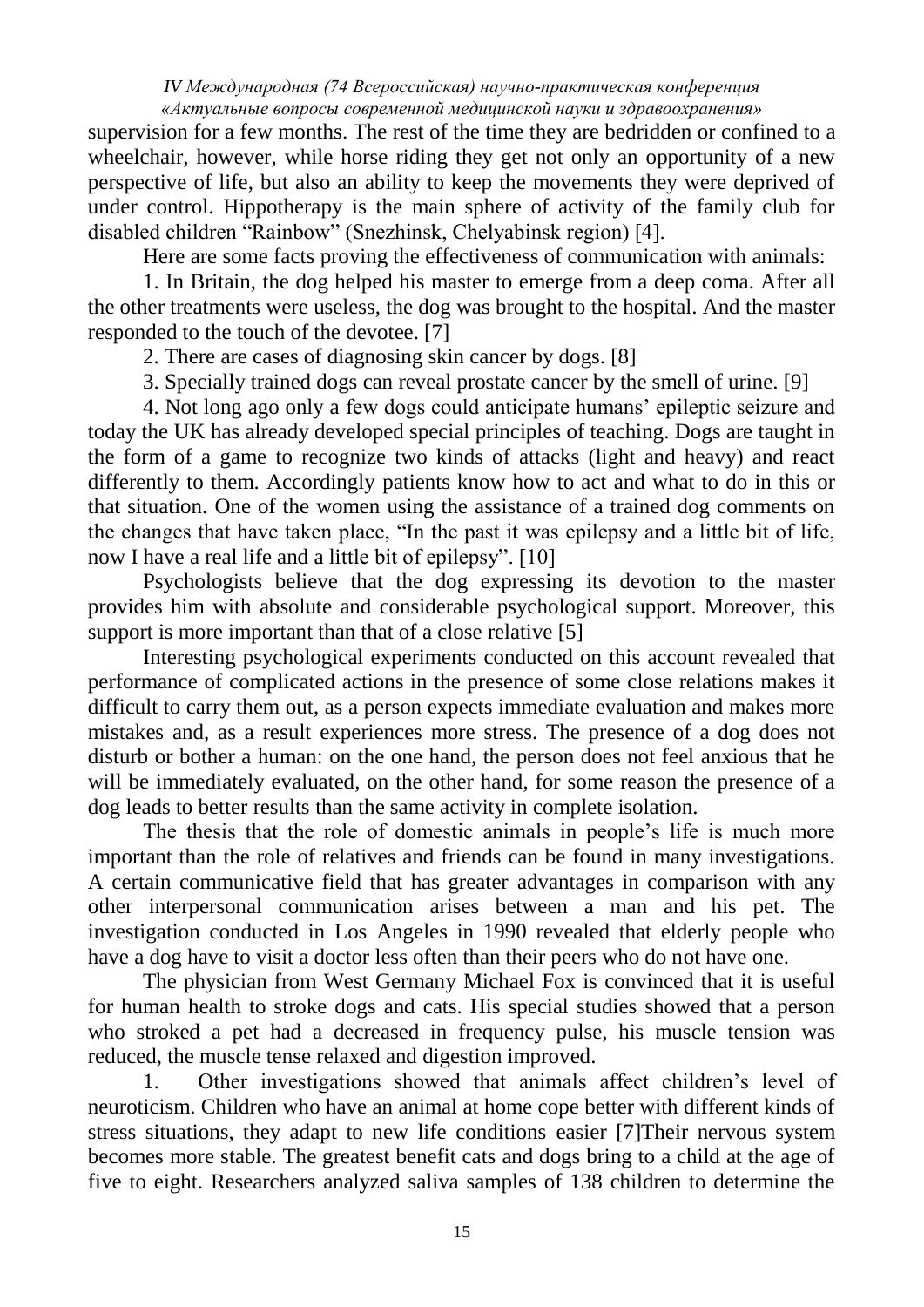level of immunoglobulin. The presence of a cat or dog in the house makes children more immune resistant to different infections.

2. School misadaptation is another problem which many psychologists come across[1] All children and adolescents face different problems from time to time, for example, the fear of entering school, inability to plan their activities and save time, the fear of failure, poor self – discipline, poor progress, absence from lessons. There can also exist problems of sex, thoughts about suicide, depressive states, alcohol or drug addiction.

3. The American psychiatrist – practitioner Dr. Levinson conducted a series of tests on the use of animals in psychodiagnostic and psychotherapeutic work. It can be very difficult to determine whether the child's behavior is violated by a common desire to resist the intolerable situation in the family or it is an indicator of neurotic or psychotic disorders which need correction basing on the data analysis of these tests only. In such cases a good means of psychodiagnostics is a game but the child does not always show interest in toys. However, when a living being is used as a toy or a game partner necessarily responds to it [6]. This method can provide psychologists with invaluable help in case of school misadaptation.

If the previously mentioned relationships are violated, a teacher, a psychologist or parents can help the child. Traditionally, assistance means punishment or encouragement. The psychologist using the elements of animal therapy makes the meaning of the words "aid", "help", "assistance" entirely different. At the top of the matter he places not assistance itself but the adoption of a child as a person who is just learning to live now and, therefore, has the right to make mistakes. That is why the main focus of psychologist's activity must be shifted onto accepting the child by adults around him, understanding of the underlying causes of his deviations, and only then assisting the patient using the elements of animal therapy as part of a game therapy.

An original program of animal therapy created by the Estonian psychologist – practitioner N.L. Kryazheva designed for children of preschool and primary school age is used in the kindergarten №29 in Snezhinsk. In their PE lessons children do unusual exercises [2] to music (songs about animals), they imitate their movements and behavior. It makes their classes highly emotional.

And in Yekaterinburg a kinkajou, a predatory animal of the raccoon family, appeared in the local zoo. For several years classes of animal therapy for disabled children suffering from various diseases, such as Down's syndrome, autism cerebral palsy and others have been held at the zoo. Such activities help children overcome their problems and socialize in the society. Animals give them a powerful stimulus to the development of participant of the class.

 A group of young people with emotional disorders has become another object of interesting investigations. They were observed before and after therapeutic contacts with dogs. There was a decrease in antisocial behavior and violence and an increase in friendly contacts. Besides, it has long been known that among people convicted of serious crimes against humanity there is a great number of those who tortured animals in their childhood.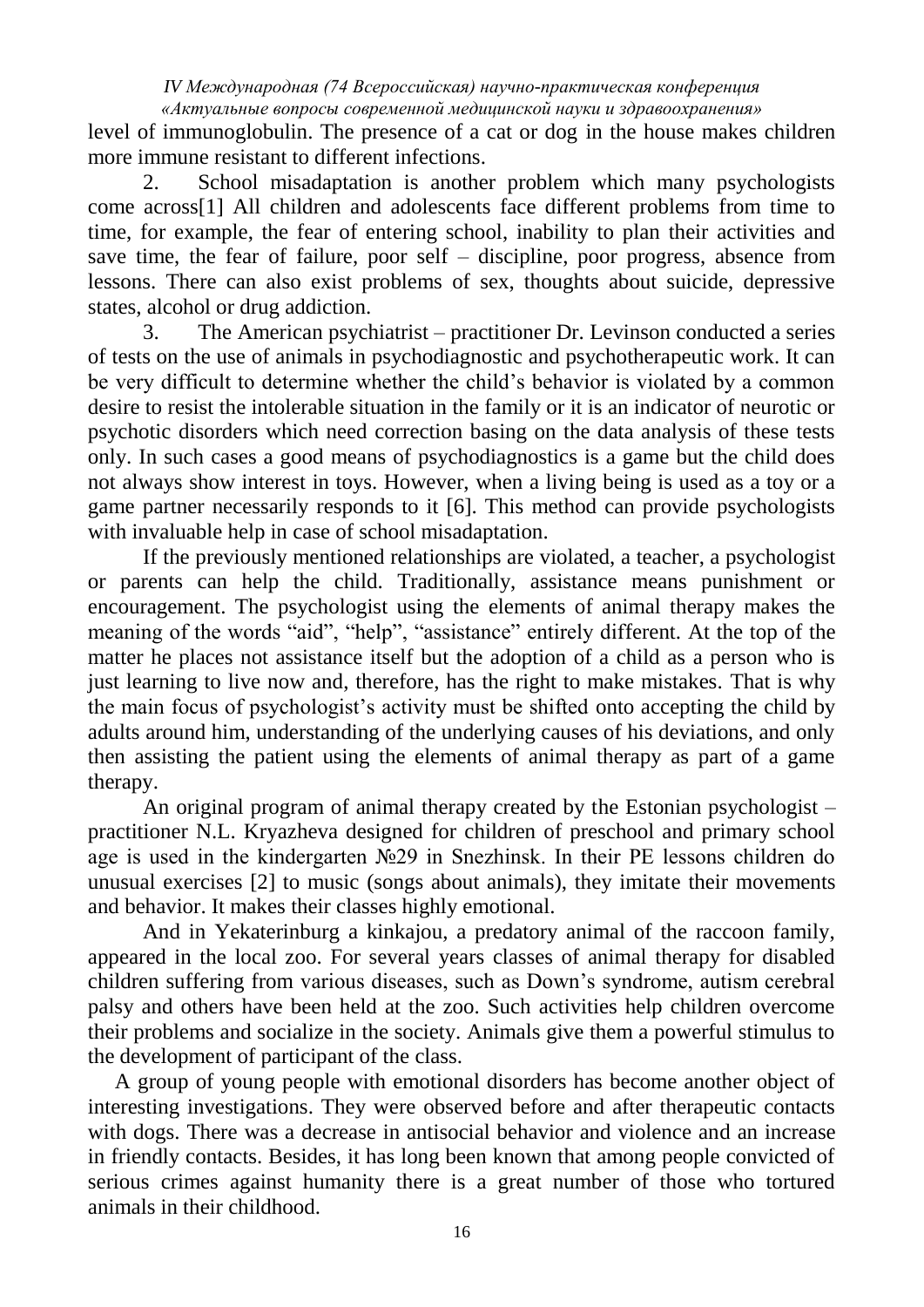And, certainly, we cannot help mentioning the problem that is extremely urgent nowadays: social isolation and alienation of the elderly and disabled in our society. Even having well – qualified doctors at their disposal, noble motives and good intentions healthy people tend to send negative non – verbal signals to sick elderly and disabled humans. This leads to a vicious circle of social isolation, distrust, suspicion and disintegration of a personality. These serious problems, in their turn, stimulate a number of physiological and psychological phenomena: further growth of alienation of patients and impeding the restoration of the homeostatic mechanisms necessary for recovery.

One way to break this vicious circle of mutual negative emotions is to use carefully selected and well-trained animals. This practice was introduced in many countries of Europe and America. Dogs trained according to a special program visit sick people in hospitals, oncology centers and nursing homes together with their owners. This type of therapy gives patients, who have been in hospitals for a long time, an opportunity to receive emotional and physical contact, which they lack so much, provides them with a topic for further conversation and allows them to distract from their own feelings and emotions into which they are totally absorbed.

We would like to mention a few more programs that were run in the USA in several male and female correctional facilities. The people there sentenced to long terms of imprisonment are involved in the training of guide dogs, dogs, assistants of the disabled, socialized, taught to be obedient pets. Such dogs become irreplaceable assistants of their new owners.

## **Conclusion:**

According to psychologists canis therapy, which means "*dog and treatment*", develops both mental and physical abilities and increases the person's capabilities. Taking into account all the investigations in this field we can come to a conclusion that it is difficult to overestimate the role of animals in the life of disabled people. Modern practice has proved that these people live life to the full, gain independence, get rid of the guardianship of relatives and social services, feel self-confident, and, what is more important, stop being lonely. Their four-legged companion improves not only their health but their life as well.

## **List of references:**

1. Kharchuk Y. Animal Therapy. Domestic Animals and Our Health / Y.Kharchuk- Мoscow: Phoenix, 2007. – 300p.

2. Kryazheva N.L. A Cat and a Dog Are Hurrying for Help / N.L. Kryazheva - Yaroslavl: Academy of Development , 2000. – 176 p.

3. Med About Me. [Electronic source] URL: https:// www.medaboutme. ru/zdorove/ spravochnik /slovar-medicinskih terminov/animaloterapiya/? utm\_source = copy paste&utm\_medium= referral&utm\_campaign=copypaste (accessed date:16.01.2018)

4. Mukhitdinova E.A. Animal Therapy Is a Reality/E.A.Mukhitdinova // My Champion: a magazine for those who love dogs.  $-2003$ .  $-$  N° 3.  $-$  P. 46–48.

Phubri K.E. Basics of Zoopsychology/K.E.Phubri- Мoscow: Russian Federationn Psychological Society, 1999. – 464 p.